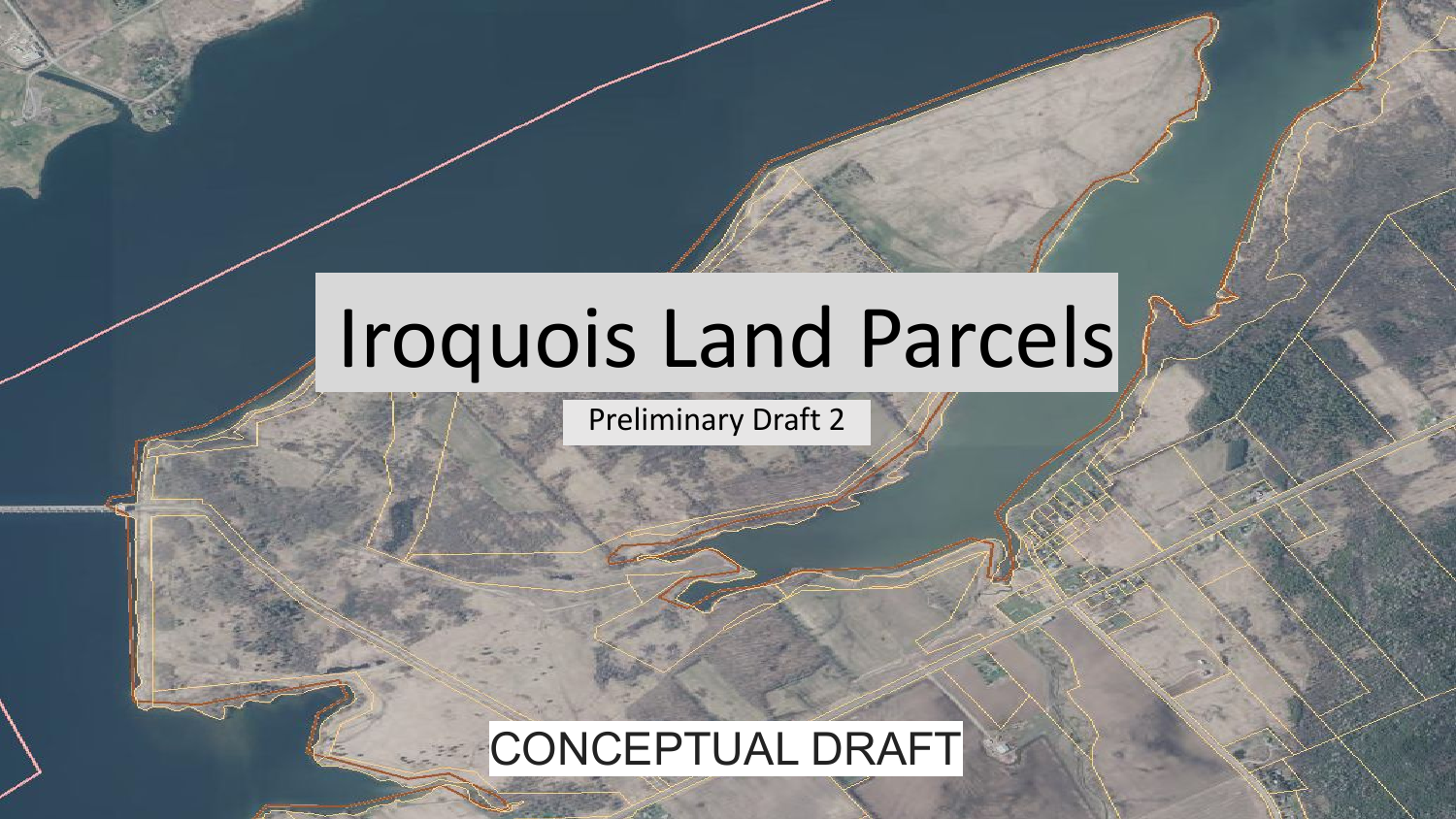## **Goals**

- To sell surplus lands and get them back on the tax roll
- •Allow for all parties to have equal opportunity to purchase prime waterfront property
- Create alternative revenue to **supplement** town tax dollars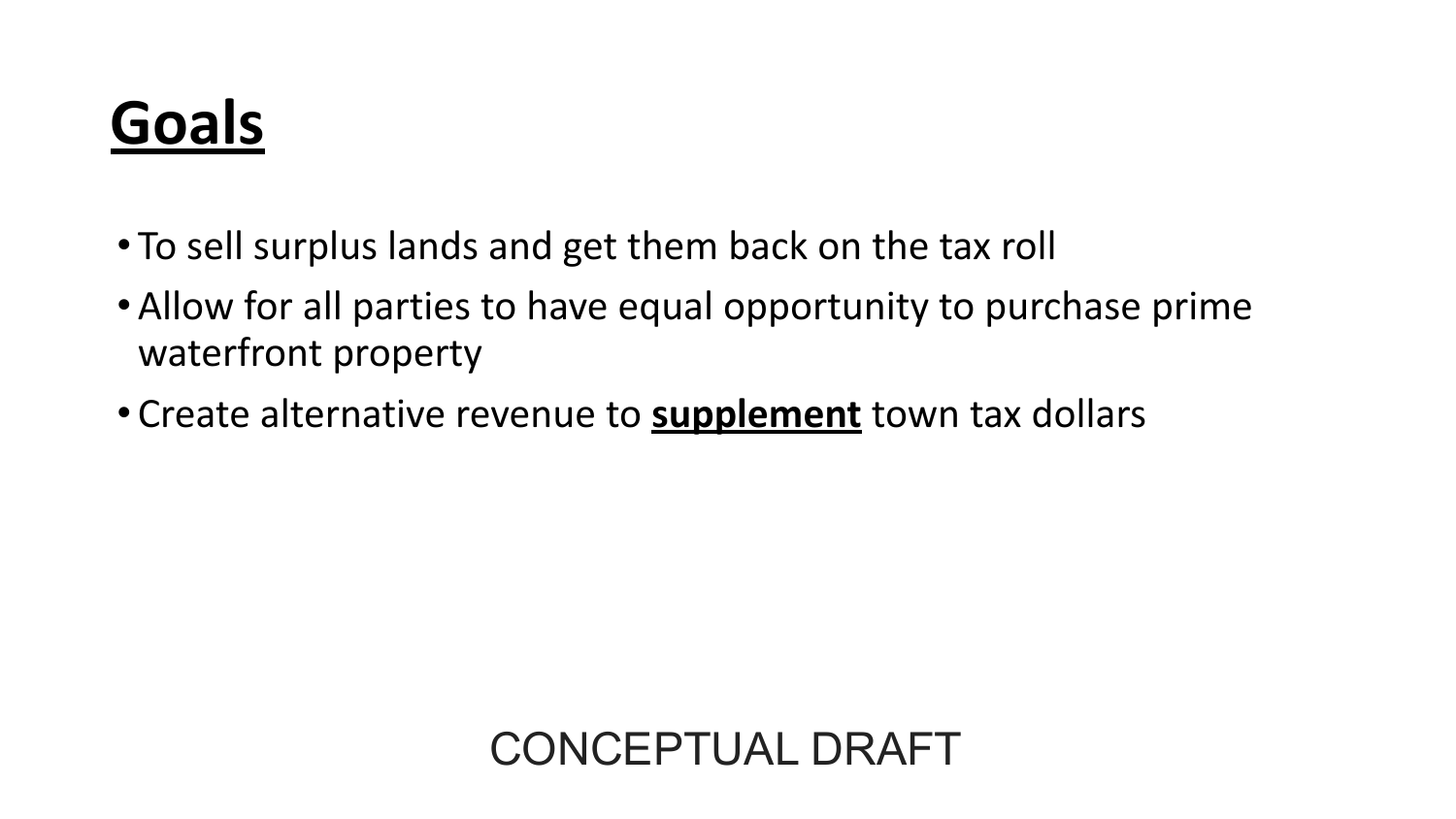### **Parcel Proposal**

- •As many 5.10 Acre lots that can be drawn up from the land on the west side of the access road
- •Where 5.10 Acres is unattainable, no lot will be smaller than 5.1
- Lots are to be drawn so that each has access to the road, and to the waterfront
- Lots will have no less than 100ft of road frontage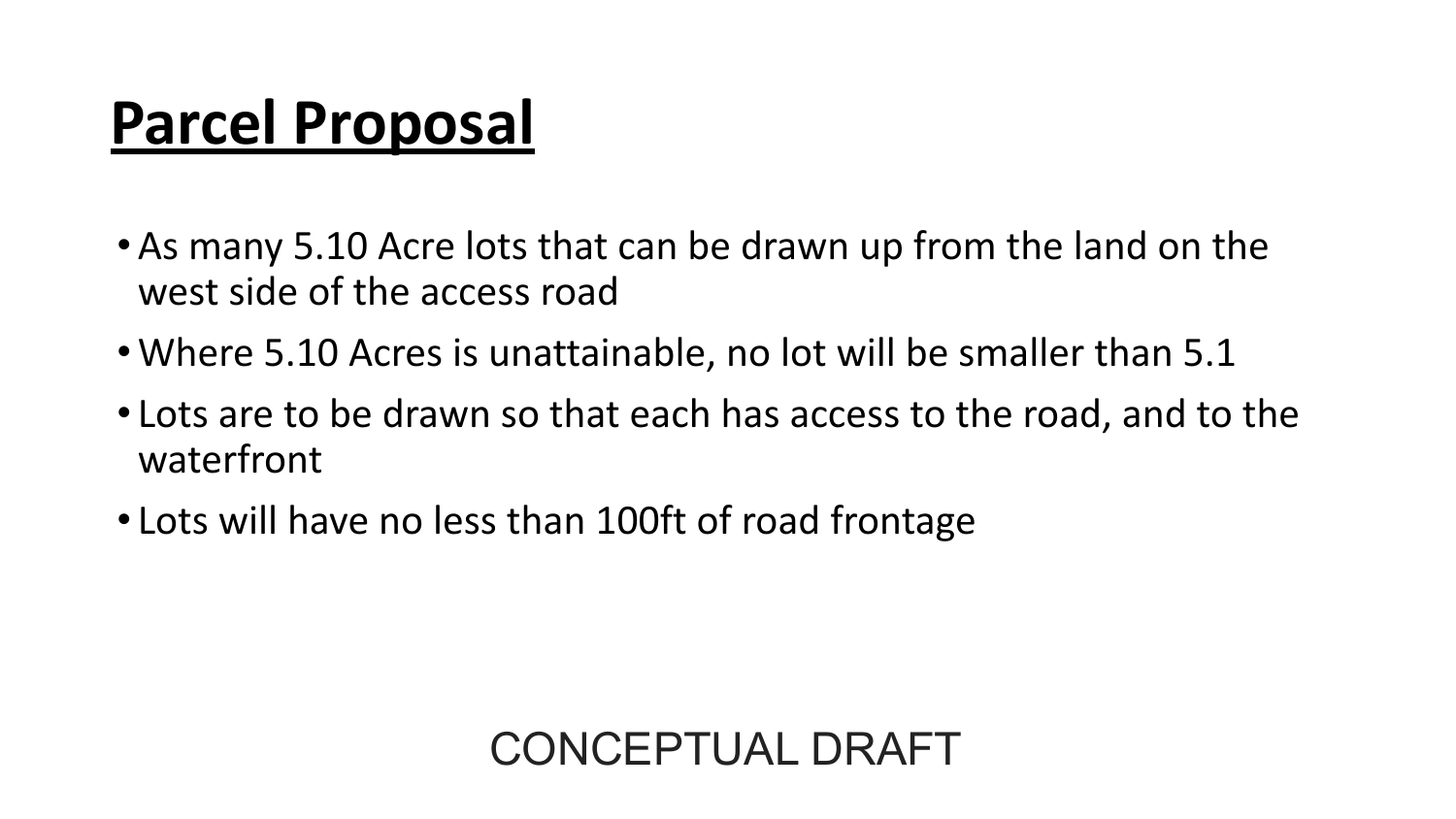### **Phase 1**

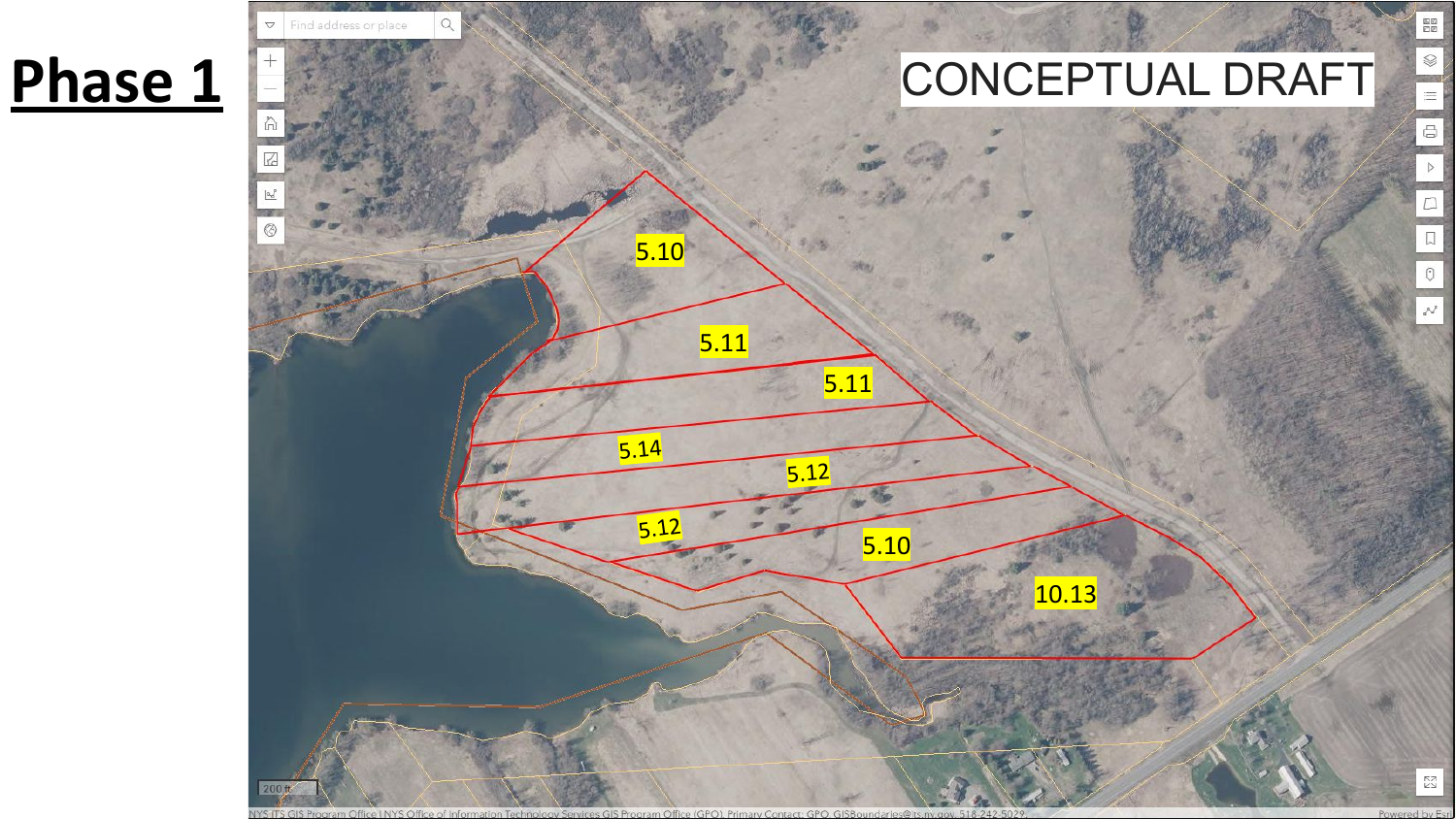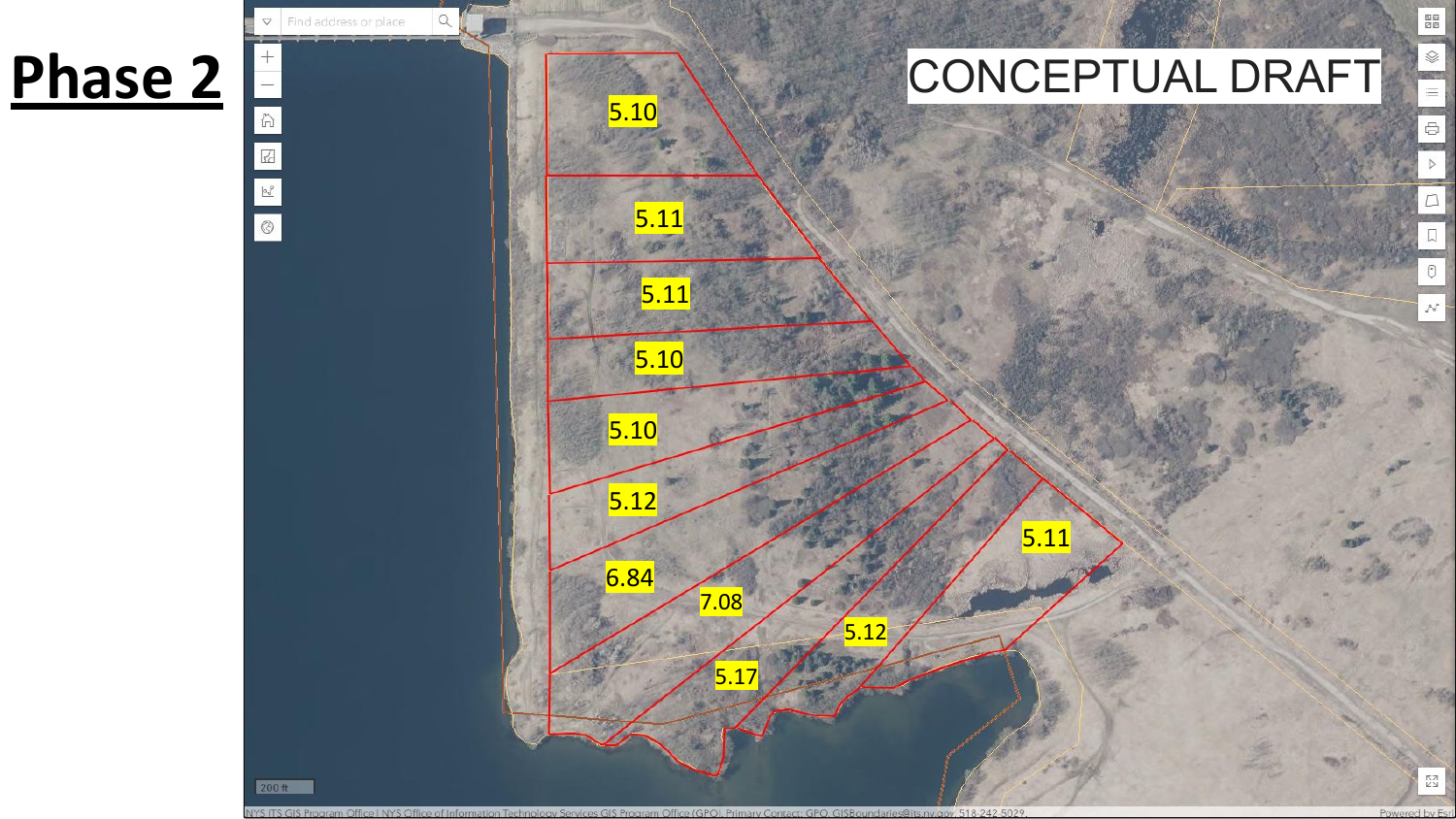### **Next Steps**

- Send proposal to town and county planning boards for revisions and approval
- Community Input
- Get survey of parcels
- Order appraisal
- Determine minimum sale price
- Put on the market
- (Anything else?)